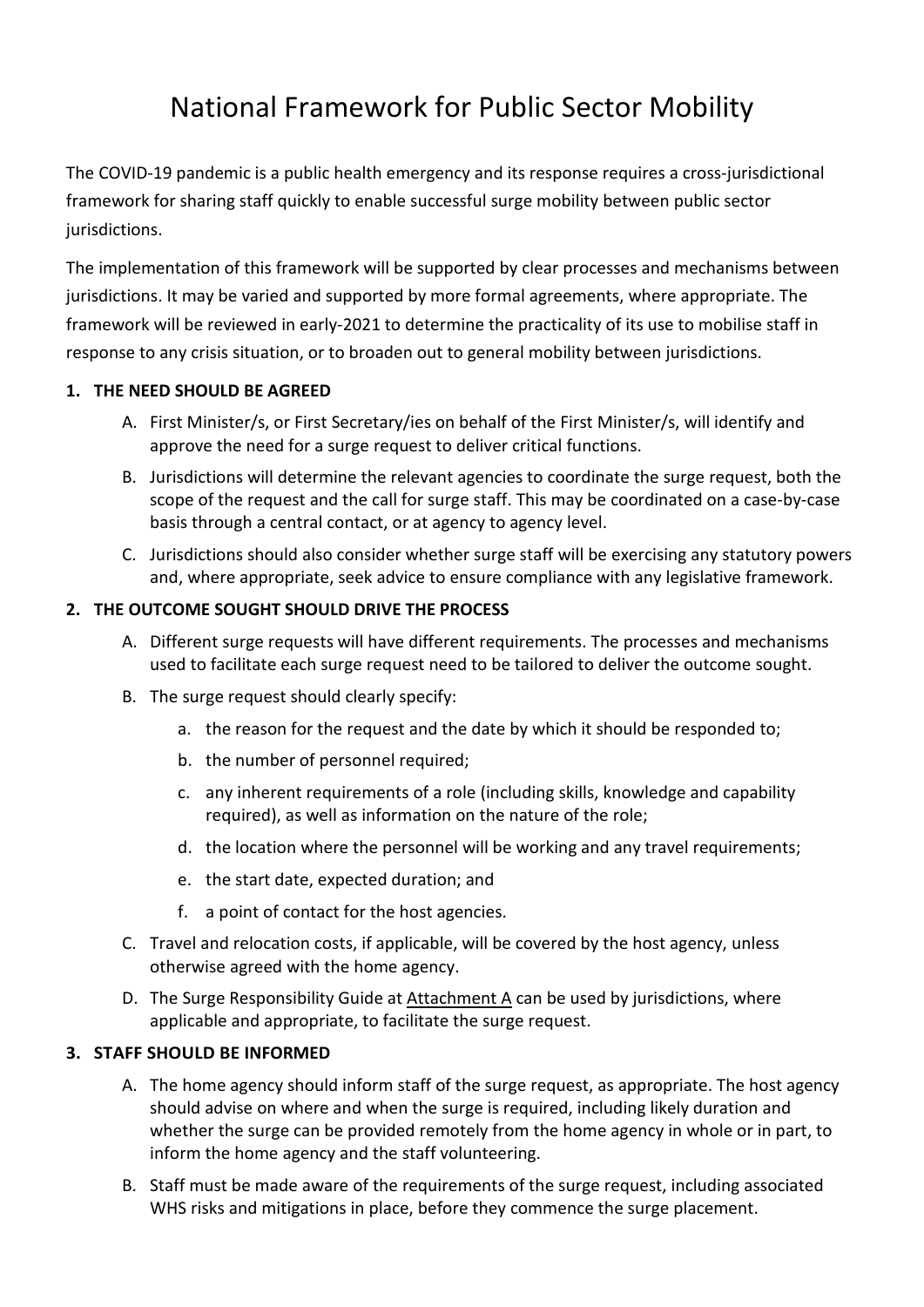- C. Staff who express their interest for a surge placement consent to being placed in the host agency for work tasks on the understanding that they remain an employee of their home agency. This may not be the case for contractors and labour hire arrangements.
- D. Home agencies continue to cover remuneration and entitlements, contractor/labour broker fees, as applicable, unless otherwise agreed with the host agency.

## **4. SURGE STAFF SHOULD BE HOSTED AS IF THEY ARE THEIR OWN**

- A. Surge staff must be provided with a safe environment.
- B. The host agency has primary duty of care and responsibility under the relevant jurisdiction's work health and safety legislation when surge staff are undertaking work for the host agency.
- C. The home agency must also make surge staff aware of any information and specific training required to undertake the surge placement effectively and safely. Surge staff continue to be covered by their home jurisdiction's workers' compensation insurance scheme.
- D. Surge staff will be given essential worker status in each jurisdiction.
- E. Surge staff must be provided with information to support their transition to ensure a rapid integration into the host agency's work and workplace.
- F. The host agency will provide necessary equipment and access to IT networks to surge staff (where relevant), including asset management.

## **5. ALL PARTIES TO BE CONSULTED ON CHANGES**

- A. Clear and frequent information sharing is crucial to the success of mobilising staff in a surge capacity.
- B. It is also crucial that surge staff remain connected to their home agency throughout the surge placement, particularly towards the end of their surge placement.
- C. If there are any significant changes required to a surge placement that may affect the ability of the arrangement to continue, e.g. duration or nature of the role, there must be clear and timely consultation between the host agency, home agency, the surge staff, and the labour hire agency, if applicable, prior to changes being made.

This framework should be complementary to, and not derogate from, related agreements including the Australasian Arrangement for Interstate Assistance Fire and Emergency Services.

Endorsed by the Commonwealth, State and Territory Public Service Commissioners on 30 July 2020.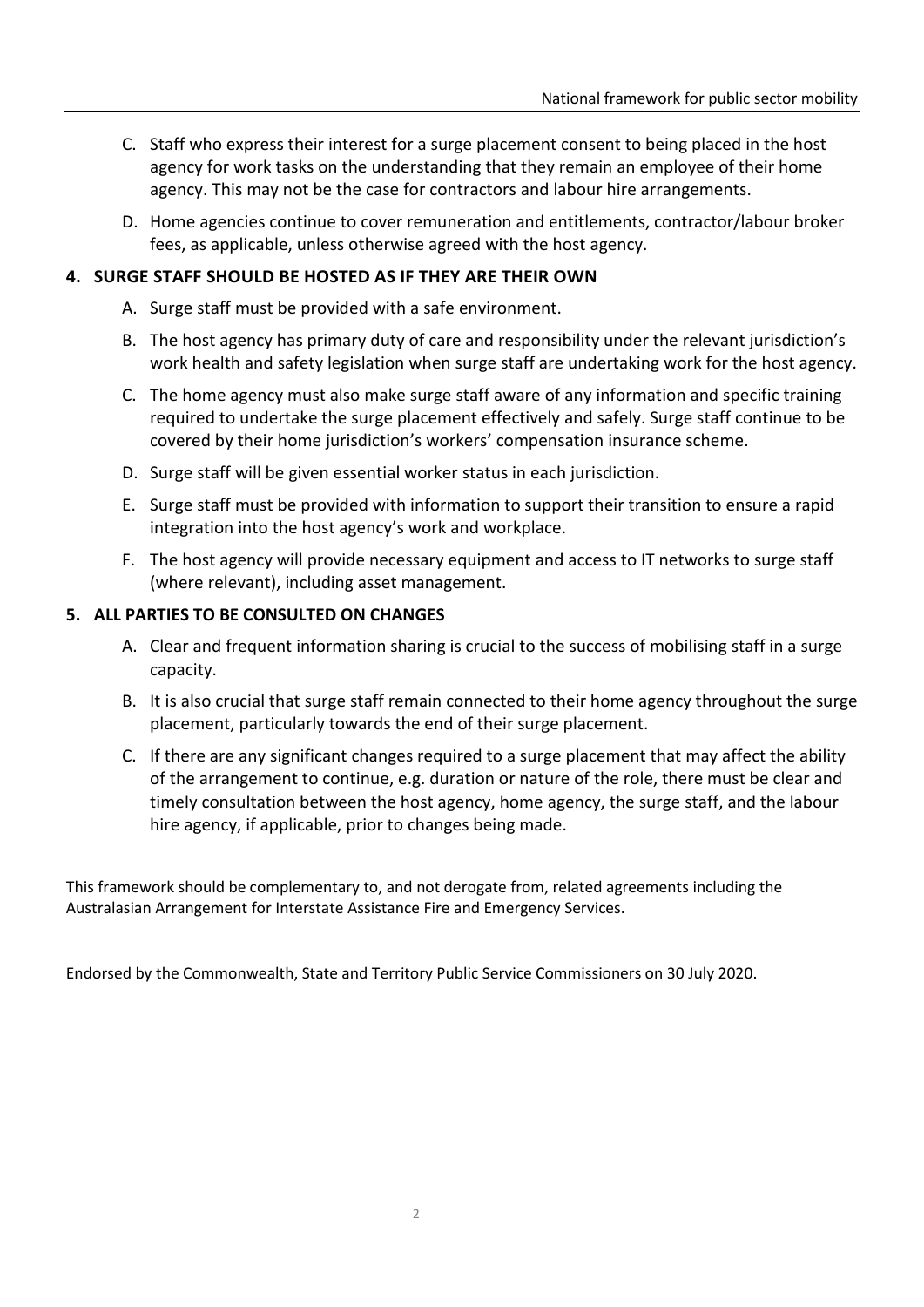| <b>Attachment A: Surge Responsibility Table</b> |
|-------------------------------------------------|
|-------------------------------------------------|

| <b>FUNCTION</b>                                                                                   | <b>HOME ORGANISATION</b>  | <b>HOST ORGANISATION</b> |
|---------------------------------------------------------------------------------------------------|---------------------------|--------------------------|
| Inform staff of the surge request as appropriate (eg through                                      | $\boldsymbol{X}$          |                          |
| Expressions of Interest (EOIs) or other means)                                                    |                           |                          |
| Seeking consent of surge staff, and labour hire broker, if                                        | $\boldsymbol{X}$          |                          |
| applicable                                                                                        |                           |                          |
| Pay and Salary (unless otherwise agreed)*                                                         | $\mathsf{x}$              |                          |
| Conditions and benefits*                                                                          | $\boldsymbol{x}$          |                          |
| Performance and remuneration reviews*                                                             | $\mathsf{x}$              |                          |
| <b>Surge staff Status</b>                                                                         | $\boldsymbol{x}$          |                          |
| Surge staff remaining connected with home agency                                                  | $\boldsymbol{x}$          |                          |
| ICT including assets - If network connectivity is NOT required                                    | $\boldsymbol{x}$          |                          |
| Workers' compensation insurance (subject to respective                                            | $\boldsymbol{x}$          |                          |
| insurance coverage and agreement by Home and Host                                                 |                           |                          |
| Organisation)                                                                                     |                           |                          |
| Security clearance sponsorship (home agency is responsible for                                    | $\boldsymbol{X}$          | $\boldsymbol{x}$         |
| sponsorship, host agency responsible for any additional<br>requirements, e.g. temporary waivers). |                           |                          |
|                                                                                                   |                           |                          |
| Injury acquired during surge placement relating to workers'<br>compensation insurance             | $\boldsymbol{\mathsf{x}}$ | X                        |
|                                                                                                   |                           |                          |
| Adherence to Code of Conduct                                                                      | $\boldsymbol{x}$          | X                        |
| Misconduct (home agency responsible with input from host                                          | $\boldsymbol{x}$          | $\mathbf{x}$             |
| where relevant)                                                                                   |                           |                          |
| Establish a formal Memoranda of Understanding                                                     | $\boldsymbol{\mathsf{x}}$ | X                        |
| Constructively establish administrative processes                                                 | X                         | X                        |
| Maintaining clear and frequent information sharing                                                | $\pmb{\mathsf{X}}$        | X                        |
| Conducting performance appraisals                                                                 | $\boldsymbol{x}$          | $\boldsymbol{x}$         |
| Providing 'essential worker' status if required                                                   | X                         | X                        |
| Applying for and gaining a security clearance (shared:                                            | $\pmb{\mathsf{X}}$        | $\pmb{\times}$           |
| sponsorship is home agency, additional requirements for                                           |                           |                          |
| placement is the host)                                                                            |                           |                          |
| Induction and onboarding                                                                          |                           | $\pmb{\mathsf{X}}$       |
| ICT including assets - If network connectivity is required                                        |                           | X                        |
| Police/background checks                                                                          |                           | $\pmb{\mathsf{X}}$       |